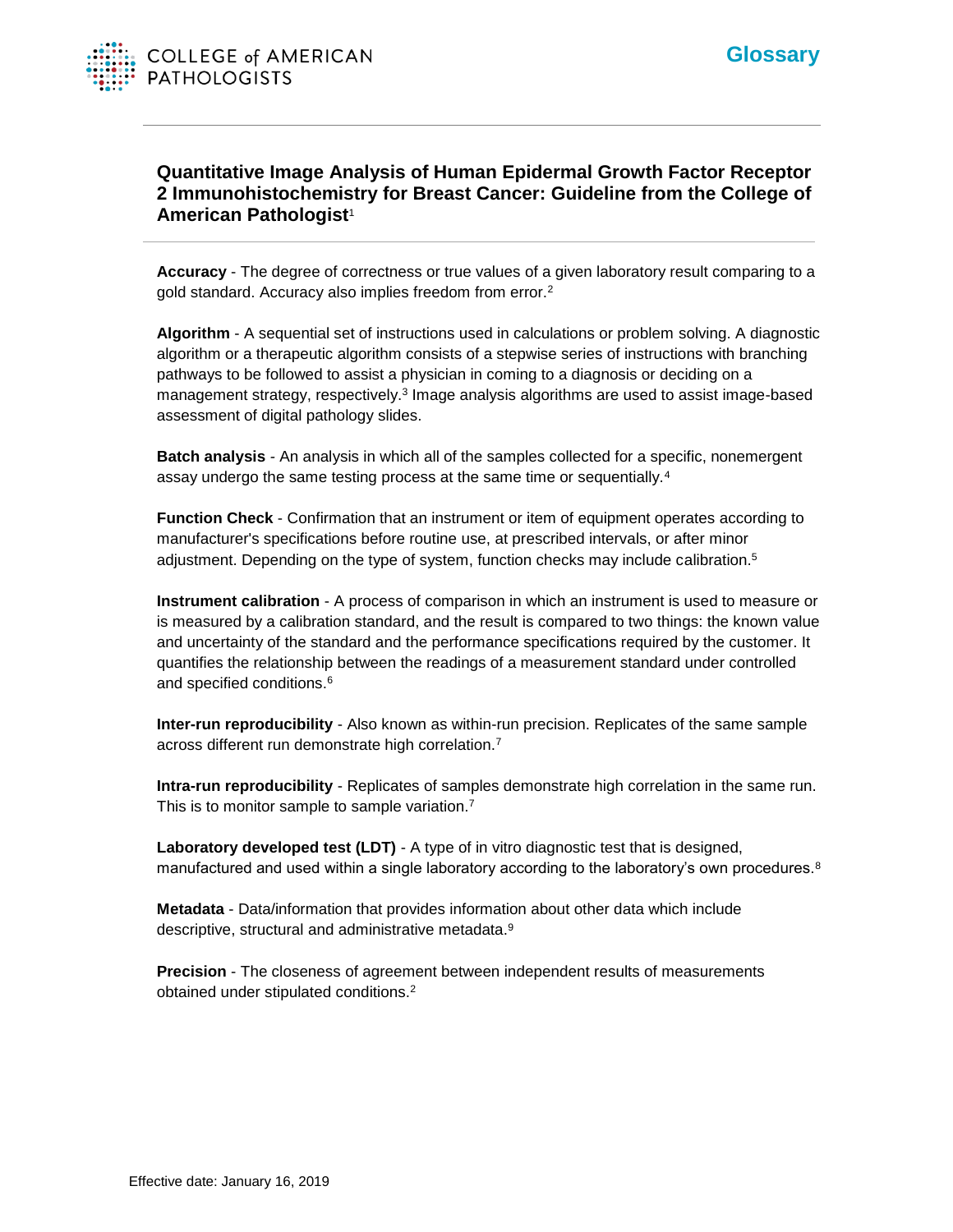

**Quantitative image analysis (QIA) -** 1) A process whereby quantitative and meaningful information is acquired from the digital images of a specimen, and 2) The computer-assisted detection or quantification of specific features in an image following enhancement and processing of that image, including analysis of immunohistochemistry samples, DNA analysis, morphometric analysis, and *in situ* hybridization.<sup>5</sup>

**Quantitative image analysis (QIA) system** - A system that integrates automated microscopy, high-quality image acquisition, and powerful analytical algorithms to detect, count, and quantify areas of interest and includes the hard-wares (computer, scanner, monitor, informatics network, etc.) as well as soft-wares (algorithms).<sup>10</sup>

**Region of interest (ROI)** *-* Also called a potential target or image-subregion; a portion of an image that is of interest and upon which an image analysis will be performed on.<sup>11</sup>

**Reproducibility** - The ability of a test or study to be duplicated either by the same researcher or by someone else working independently.<sup>12</sup>

**Revalidation** - A procedure used to assess a previously validated test's accuracy and reliability in detecting the marker of interest when there has been a change in test conditions (e.g. methods, equipment, or specimen or fixative types). The degree of revalidation required depends on the nature of the change.

**Validation** - A documented program that provides a high degree of assurance that a specific process, system or test method will consistently produce a result that accomplishes its intended purpose, meeting predetermined acceptance criteria.<sup>13</sup>

**Verification** - The process of evaluating a test or a product of a development phase to determine whether it meet the specified requirements. In the post-development phase, verification procedures to endure the product continuously meeting the initial design specifications.<sup>13</sup>